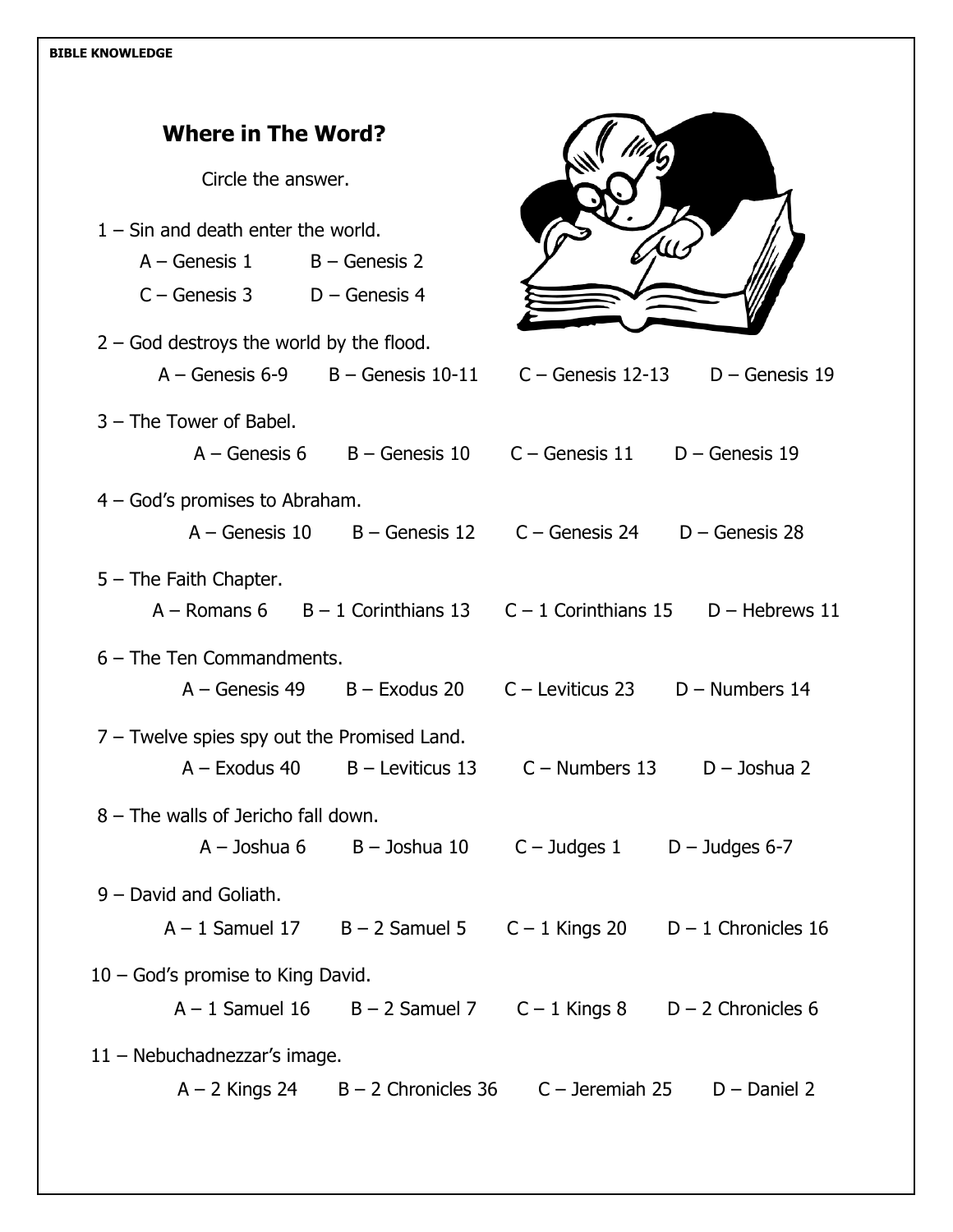| 12 - Shadrach, Meshach, Abednego and the fiery furnace.                                                                      |                                              |                                                                                    |                                                                             |  |  |
|------------------------------------------------------------------------------------------------------------------------------|----------------------------------------------|------------------------------------------------------------------------------------|-----------------------------------------------------------------------------|--|--|
|                                                                                                                              |                                              | $A -$ Daniel 2 $B -$ Daniel 3 $C -$ Daniel 5 $D -$ Daniel 6                        |                                                                             |  |  |
| 13 - The Whole Armor of God.                                                                                                 |                                              |                                                                                    |                                                                             |  |  |
|                                                                                                                              |                                              |                                                                                    | A – Romans 8 $B - 1$ Corinthians 6 $C -$ Galatians 5 $D -$ Ephesians 6      |  |  |
| 14 - Daniel in the lion's den.                                                                                               |                                              |                                                                                    |                                                                             |  |  |
|                                                                                                                              |                                              | $A -$ Daniel 2 $B -$ Daniel 3 $C -$ Daniel 5 $D -$ Daniel 6                        |                                                                             |  |  |
| $15$ – The birth of Jesus.                                                                                                   |                                              |                                                                                    |                                                                             |  |  |
|                                                                                                                              |                                              |                                                                                    |                                                                             |  |  |
|                                                                                                                              |                                              | $A - \text{Matthev 1}$ $B - \text{Mark 1}$ $C - \text{Luke 1}$ $D - \text{John 1}$ |                                                                             |  |  |
| 16 – The shepherds visit Jesus in Bethlehem.                                                                                 |                                              |                                                                                    |                                                                             |  |  |
|                                                                                                                              |                                              | $A - \text{Matthev 2}$ $B - \text{Mark 2}$ $C - \text{Luke 2}$ $D - \text{John 2}$ |                                                                             |  |  |
| 17 – The Wise Men bring gifts to Jesus.                                                                                      |                                              |                                                                                    |                                                                             |  |  |
|                                                                                                                              |                                              | $A - \text{Matthev 2}$ $B - \text{Mark 2}$ $C - \text{Luke 2}$ $D - \text{John 2}$ |                                                                             |  |  |
| $18$ – The baptism of Jesus.                                                                                                 |                                              |                                                                                    |                                                                             |  |  |
|                                                                                                                              |                                              | $A - Matthew 2$ $B - Matthew 3$ $C - Luke 1$ $D - Luke 2$                          |                                                                             |  |  |
|                                                                                                                              |                                              |                                                                                    |                                                                             |  |  |
| 19 - The baptism of Cornelius: the first Gentiles enter the Church.<br>$A - Acts$ 2 $B - Acts$ 3 $C - Acts$ 10 $D - Acts$ 16 |                                              |                                                                                    |                                                                             |  |  |
|                                                                                                                              |                                              |                                                                                    |                                                                             |  |  |
| $20$ – The Baptism Chapter.                                                                                                  |                                              |                                                                                    |                                                                             |  |  |
|                                                                                                                              |                                              |                                                                                    | A – Romans 6 $B - 1$ Corinthians 13 $C - 1$ Corinthians 15 $D$ – Hebrews 11 |  |  |
| $21$ – The temptations of Jesus in the wilderness.                                                                           |                                              |                                                                                    |                                                                             |  |  |
|                                                                                                                              | $A - \text{Matthev } 4$ $B - \text{Mark } 3$ |                                                                                    | $C -$ Luke 2 $D -$ John 1                                                   |  |  |
| $22$ – The Beatitudes of Jesus.                                                                                              |                                              |                                                                                    |                                                                             |  |  |
|                                                                                                                              | $A - \text{Matthev } 5$ $B - \text{Mark } 3$ |                                                                                    | $C -$ Luke $8$ D $-$ John 6                                                 |  |  |
| $23$ – The fruit of the spirit.                                                                                              |                                              |                                                                                    |                                                                             |  |  |
|                                                                                                                              |                                              |                                                                                    |                                                                             |  |  |
|                                                                                                                              |                                              |                                                                                    | $A -$ Galatians 5 B - Ephesians 4 C - Philippians 2 D - Colossians 4        |  |  |
| $24$ – Seven parables of Jesus.                                                                                              |                                              |                                                                                    |                                                                             |  |  |
|                                                                                                                              |                                              |                                                                                    | $A - \text{Matthev } 5-7$ B - Matthew 8-9 C - Matthew 13 D - Matthew 24     |  |  |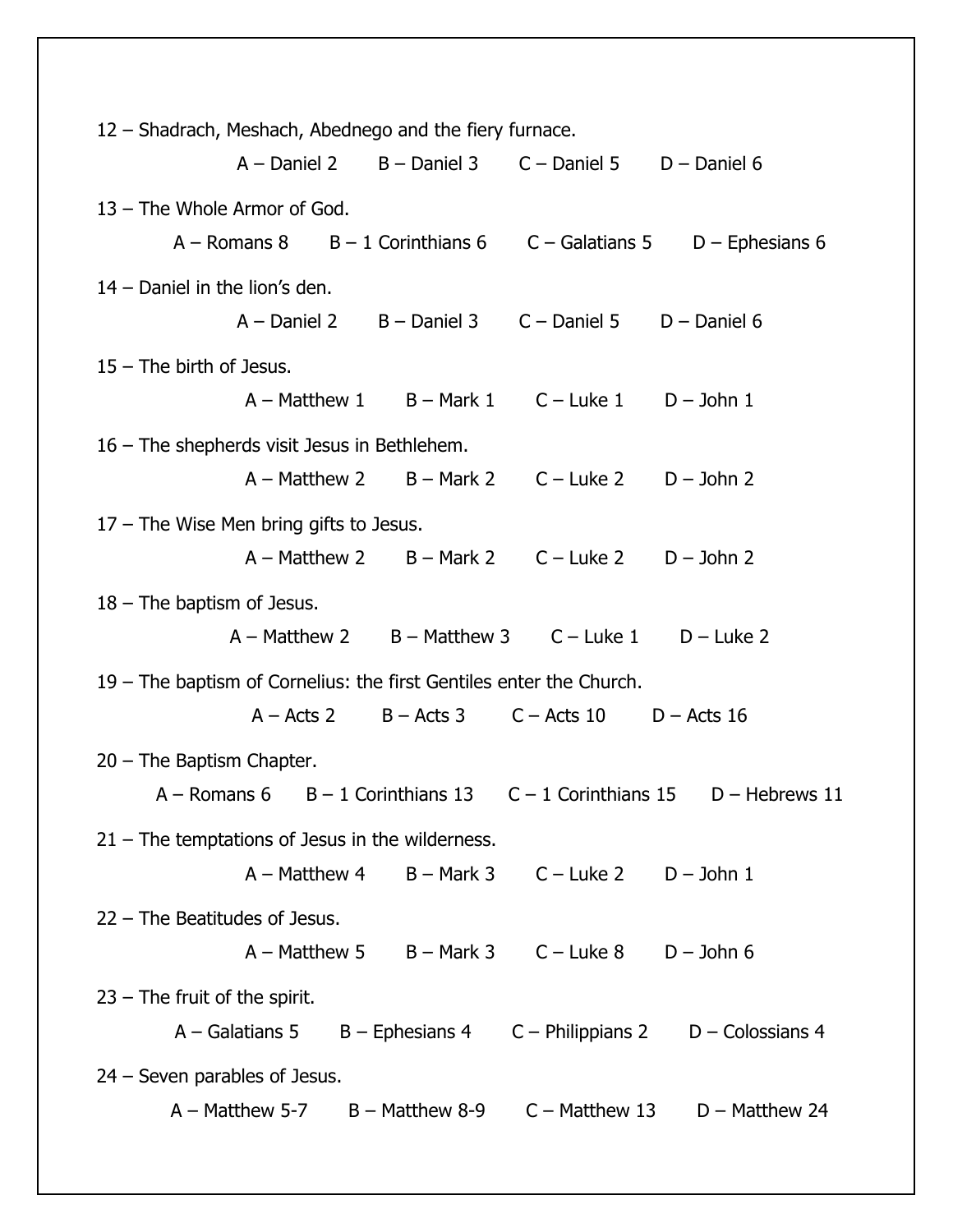| 25 – The Mount Olivet Prophecy of Jesus.  |                                                           |                            |                                |  |  |
|-------------------------------------------|-----------------------------------------------------------|----------------------------|--------------------------------|--|--|
| $A - Matthew 24-25$                       | B – Mark 12                                               | $C -$ Luke 20              | $D -$ John 14-16               |  |  |
| $26$ – The Last Supper.                   |                                                           |                            |                                |  |  |
| $A - Matthew 26$                          | $B - Mark$ 15                                             | $C -$ Luke 23              | $D -$ John 18                  |  |  |
| 27 - Jesus prays in Gethsemane.           |                                                           |                            |                                |  |  |
| $A - Matthew 27$                          | B – Mark 14                                               | $C -$ Luke 23              | $D -$ John 20                  |  |  |
| $28$ – The Lord's Prayer.                 |                                                           |                            |                                |  |  |
| $A - Matthew 5$                           | $B -$ Matthew 6                                           | $C -$ Luke 6               | $D$ – Luke 12                  |  |  |
| 29 - The crucifixion of Christ.           |                                                           |                            |                                |  |  |
| $A - Matthew 26$                          | B – Mark 14                                               | $C -$ Luke 23              | $D -$ John 18                  |  |  |
| 30 - The resurrection of Christ.          |                                                           |                            |                                |  |  |
| $A - M$ atthew 27                         | $B -$ Mark 15                                             | $C -$ Luke 23              | $D -$ John 20                  |  |  |
| $31 -$ Lazarus is raised from the Dead.   |                                                           |                            |                                |  |  |
| $A$ – Luke 7                              | $B -$ John 11                                             | $C -$ Acts 9               | $D -$ Acts 20                  |  |  |
| 32 - The Resurrection Chapter.            |                                                           |                            |                                |  |  |
| $A -$ Romans 6                            | $B - 1$ Corinthians 13                                    | $C - 1$ Corinthians 15     | $D -$ Hebrews 11               |  |  |
| $33$ – The ascension of Jesus.            |                                                           |                            |                                |  |  |
| $A - M$ atthew 27                         | B – Mark 15                                               | $C -$ John 21              | $D -$ Acts 1                   |  |  |
| $34$ – The day of Pentecost.              |                                                           |                            |                                |  |  |
|                                           | $A - Acts 1$ $B - Acts 2$ $C - Acts 6$ $D - Acts 7$       |                            |                                |  |  |
| 35 – The conversion of Saul of Tarsus.    |                                                           |                            |                                |  |  |
| $A - Acts$ 1                              | $B -$ Acts 2                                              | $C -$ Acts 9 $D -$ Acts 10 |                                |  |  |
| 36 – Paul's shipwreck on the way to Rome. |                                                           |                            |                                |  |  |
| $A - Acts 21$                             | $B -$ Acts 27                                             |                            | $C -$ Romans 1 $D -$ Romans 15 |  |  |
| 37 - The Jerusalem Conference.            |                                                           |                            |                                |  |  |
|                                           | $A - 1$ King 8 $B - Exra 4$ $C - Acts 15$ $D - Hebrews 8$ |                            |                                |  |  |